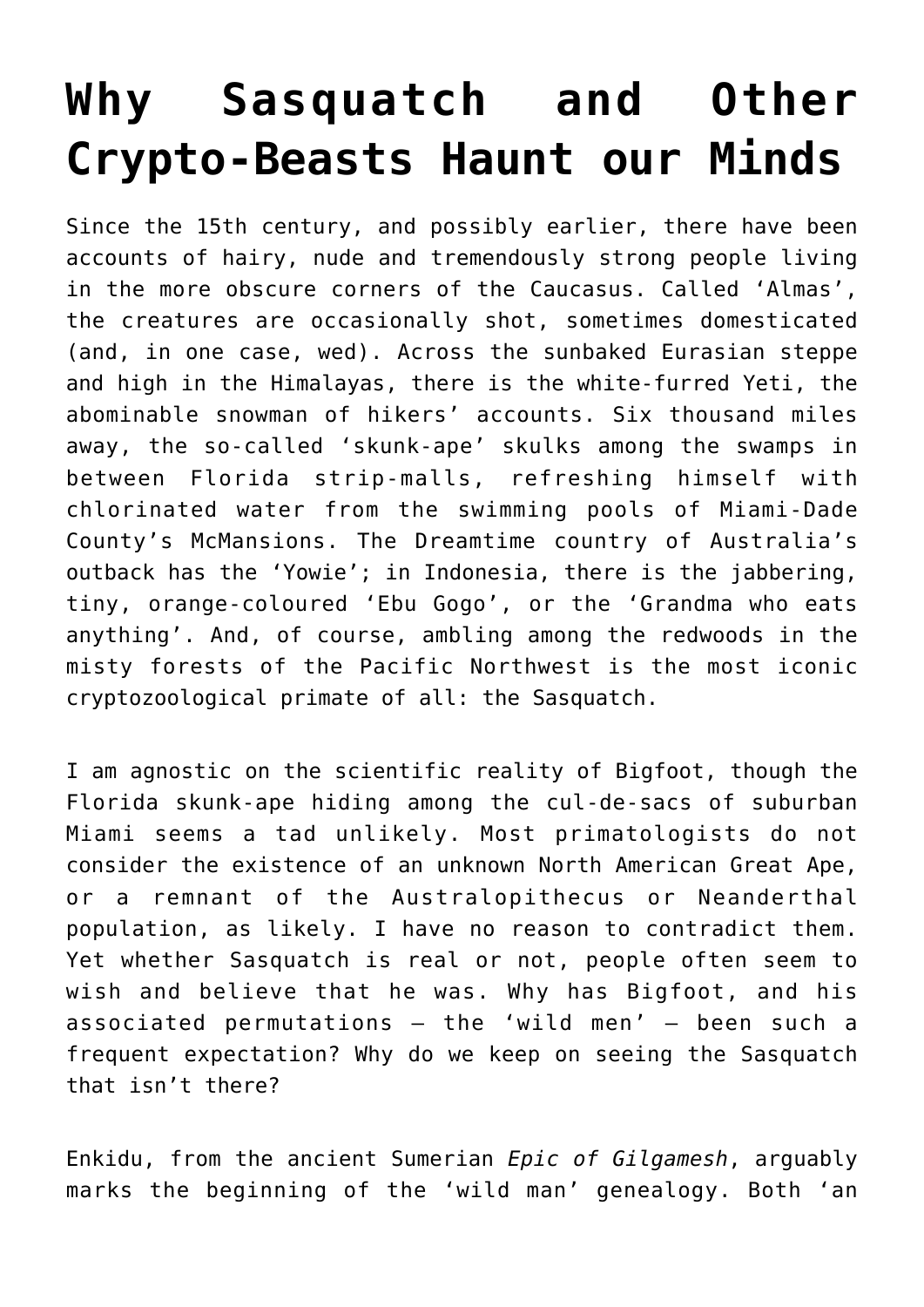animal and a man', he is the prototypical pre-human, a liminal man-beast, not quite wild and not quite tame (that is until he is domesticated by the goddess Shamhat with sex and beer, as so many are). Enkidu fights a losing battle with Gilgamesh, and from that brawl they 'became bonded in friendship'. Enkidu represents our primal roots in nature, suggesting that people are fundamentally animals. The battle between Gilgamesh and Enkidu enacts civilisation's struggles as it emerges from the wilderness, but also serves as a reminder of how superficial that difference can be. Their friendship points to humanity's bestial genesis.

Imagine how potent this message must have been during civilisation's infancy, when the vast majority still lived as hunter-gatherers and the cultural memory of that earlier state was not so distant. This first wild-man allegory was followed by similar stories. There are biblical accounts of the hirsute Esau who is 'red, all over like a hairy garment' and is later supplanted by his younger brother Jacob. There are the giant Nephilim, and there is the humiliation of Nebuchadnezzar reduced to a brutish state. Wild men also appear in classical accounts of fawns and satyrs, and the animalistic Pan could be seen as a type of 'Sasquatch', even if he is more caprine than apish. Medieval Europe had its wild men, its woodwoses, its fairies and fays, and its Green Men, all examples of intermediaries between culture and our animalistic beginnings.

There is one version of the wild man that, through contrast, helps to explain the Sasquatch: the 'noble savage'. The idea of the 'noble savage', particularly in the writings of Jean-Jacques Rousseau, is humankind in pristine, uncorrupted, natural perfection. He represents the virginal innocence of our species' origins. The noble savage is a natural inhabitant of Eden – and so is the Sasquatch. Both hark back to the prelapsarian simplicity of life before civilisation corrupted us, an era before government, law, industry, commerce and war.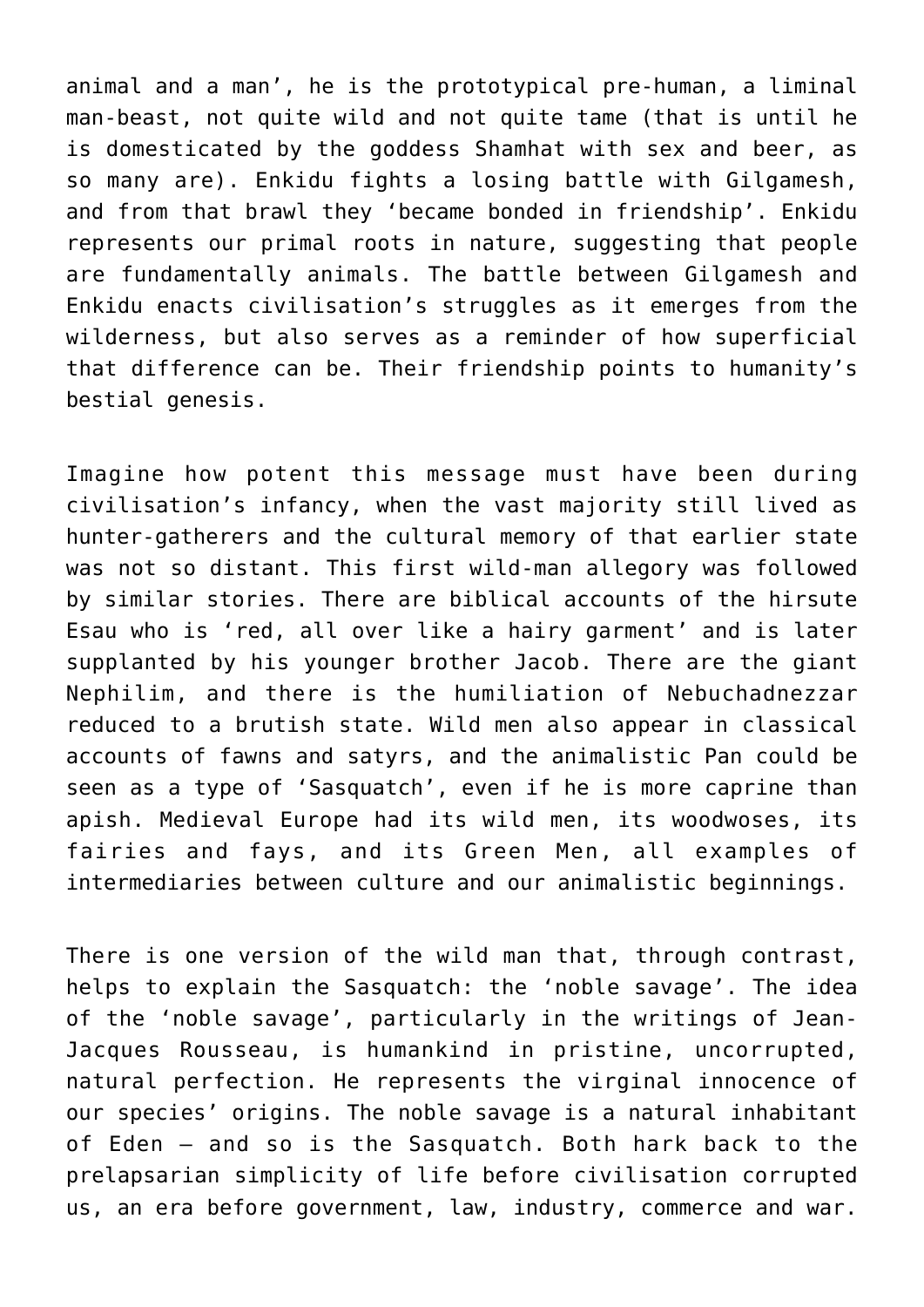The difference is that, while the 'noble savage' has an air of admirable innocence, the Sasquatch is uncanny, a creepily distorted reflection of our most primal nature. The historian of science Brian Regal writes in *Searching for Sasquatch* (2011) of these 'apish' monsters that are 'disturbingly like us', which have 'stalked the dark parts of the human psyche, as well as forests, for millennia'.

The wild man takes part in a mode that I (only partially tongue-in-cheek) call the 'Sasquatch Pastoral'. Pastoralism is identified with Virgil's *Eclogues* and Horace's *Epodes,* with the Renaissance poetry of Petrarch and Boccaccio, of Spenser and Marlowe – things that might seem rather far from a comedy such as *Harry and the Hendersons*. *The Princeton Handbook of Poetic Terms* explains that pastoral literature is defined by 'interest in the relation of the human to the natural world', allowing for 'imaginary rustic diversions'. Does not the allure of the Sasquatch relate to that definition of the pastoral? But the Sasquatch Pastoral is more unsettling, indeed disquieting, though it fulfils much of the same catharsis that the more traditional pastoral does. The Sasquatch Pastoral is the wild, bestial inversion of the classical view, a kind of uncanny Arcadia.

Perhaps the best example of the Sasquatch Pastoral is the character Caliban, from Shakespeare's *The Tempest*. He combines the feral nature of a beast with an unsettling facility in human language (taught to him by Prospero). Upon encountering the jumbled, bestial form of Caliban, Trinculo says: 'Were I in England now… there would this monster make a/man; any strange beast there makes a man.' Caliban is also darkly connected to European representations of aboriginal inhabitants, presented as a not entirely unsympathetic ignoble savage.

In *[The Country and the City](https://www.amazon.com/Country-City-Raymond-Williams/dp/0195198107/ref=as_li_ss_tl?ie=UTF8&qid=1477918720&sr=8-1&keywords=The+Country+and+the+City&linkCode=sl1&tag=intelltakeo0d-20&linkId=f7755b6fb00f0af54a2c05483ded6726)* (1975), Raymond Williams described